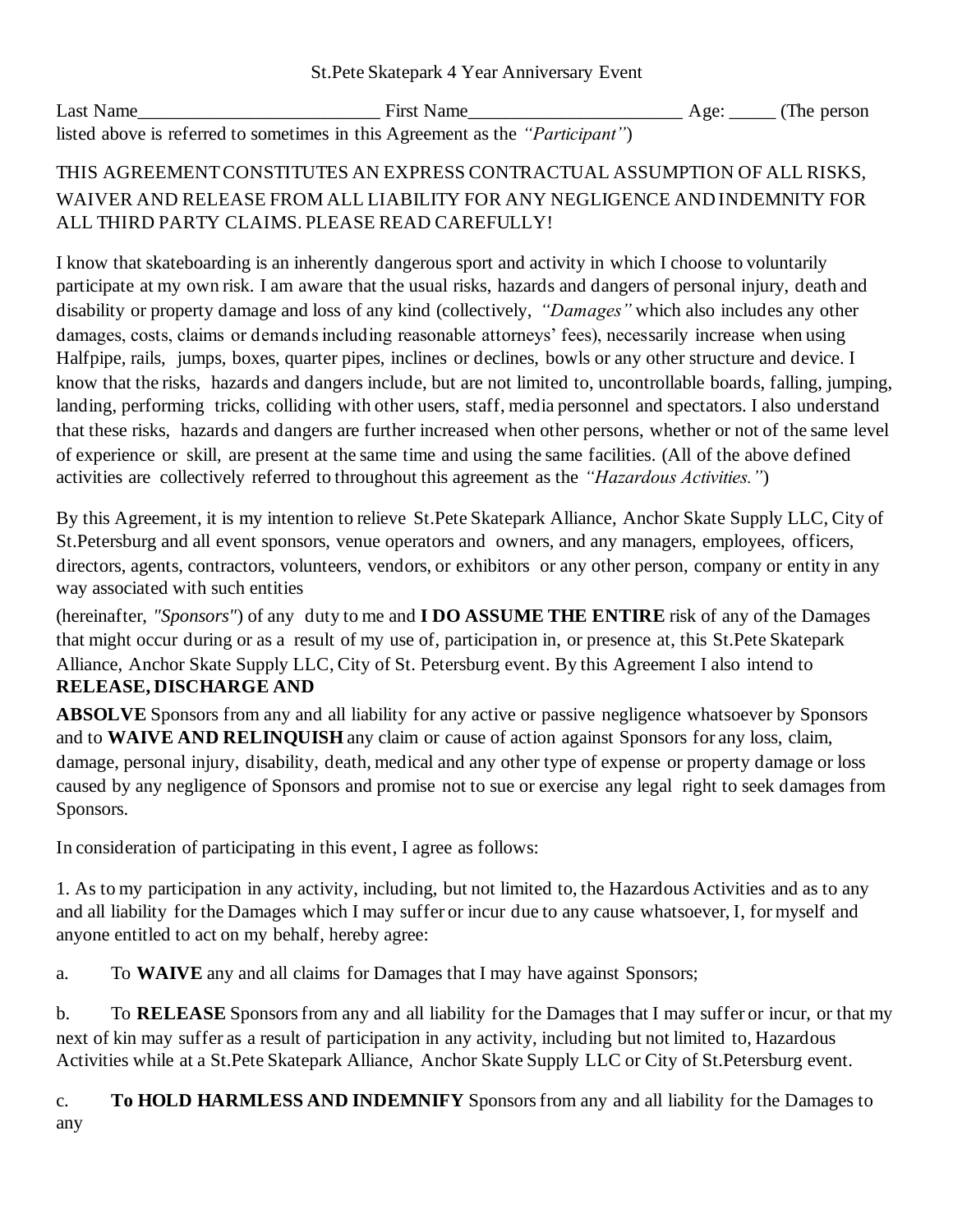third party resulting from my participation in any activity, including but not limited to, the Hazardous Activities while at a St.Pete Skatepark Alliance, Anchor Skate Supply LLC or City of St.Petersburg event.

d. This waiver and release of liability and indemnification agreement (collectively, referred to hereafter as *"Waiver and Release"*) shall be effective and binding upon my heirs, next of kin, family, relatives, guardians, conservators, executors, administrators, trustees and assigns in the event of my injury, disability or death.

2. This event may be filmed and photographed. By attending the event, I consent to the recording/filming and the use of my likeness and image for the purpose of the filming/photography. I hereby grant Sponsors permission to utilize my name, and/or any photographs, videos, and likeness of me in any related advertising or promotional campaigns as Sponsors may deem appropriate from time to time, all without additional compensation to me. This assignment includes the transfer to Sponsors of all right, title and interest in any photographs, videos, and likenesses captured at this event.

3. A parent or legal guardian must sign this Agreement if the Participant is under 18 years of age. If you are the parent and/or legal guardian of a Participant under the age of 18, you represent and warrant that you are the parent or legal guardian of the Participant and have the legal authority to enter into this Agreement on their behalf. If you are the parent and/or legal guardian of a Participant under the age of 14, you agree and consent to the collection of that Participant's personal information, which is being provided for purposes of this Agreement and to register the Participant in a St.Pete Skatepark Alliance, Anchor Skate Supply LLC or City of St.Petersburg event.

THE UNDERSIGNED FURTHER CERTIFIES that he/she has no medical condition that would cause participation in this event to be potentially hazardous to his or her health. In addition, this Agreement shall constitute authorization for volunteers to provide or cause to be provided such medical treatment to the undersigned as may be necessary or appropriate if an injury occurs while at the event.

THE UNDERSIGNED CERTIFY that I [We] am (are) the parent(s) or legal guardian(s) of the Participant. I [We] have completely read and understand this Agreement and its terms. Prior to signing this Agreement, I [we] have had the opportunity to ask any questions about this Agreement. I [We] am(are) aware that, by signing this Agreement, I [we] **ASSUME ALL RISKS, WAIVE AND RELEASE** all rights against Sponsors, that I and my heirs, next of kin, family, relatives, guardians, executors, administrators, trustees and assigns may have against Sponsors and agree to **INDEMNIFY AND HOLD HARMLESS** Sponsors for any claims related to the event. I (We) give consent and permission to Sponsors to obtain on the behalf of myself or my minor child any emergency medical treatment in case of sickness, accident, or injury and to secure such medical attention at my expense.

THE UNDERSIGNED HAS READ AND VOLUNTARILY SIGNS THIS AGREEMENT, and further agrees that no oral representations, statements, or inducements apart from this Agreement have been made by Sponsors or anyone else with regard to the subject matter of this Agreement.

| Participant's Name: | Birth date: |
|---------------------|-------------|
| Shirt Size:         |             |

| Participant's signature | Date |  |
|-------------------------|------|--|
|-------------------------|------|--|